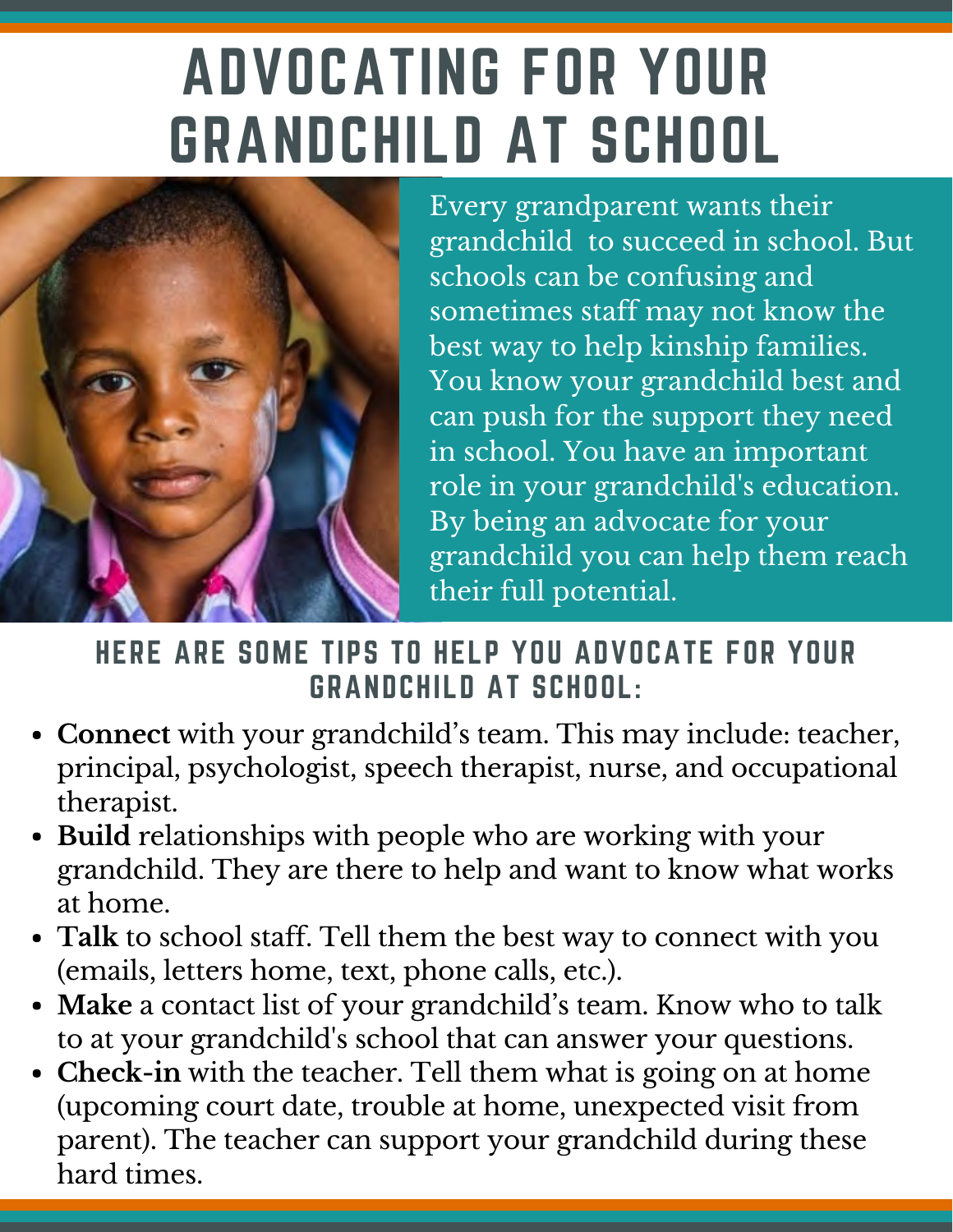

#### KNOW YOUR GRANDCHILD'S RIGHTS

Learn more about your grandchild's rights to a free and appropriate public education (FAPE) under the Individuals With Disabilities Act (IDEA).

- Accommodations can be made to support your grandchild's learning (extra time for test taking, special seating, visual supports, decreased classroom distractions, and more).
- For more information visit:

https://sites.ed.gov/idea/

https://www2.ed.gov/about/off ices/list/ocr/docs/edlite-FAPE504.html

#### STAY INFORMED

Learn about the Individualized Education Plan (IEP) process. Know your rights as a caregiver.

- You are a part of the IEP team. You have equal power to make choices.
- You can call an IEP meeting with the team at any time.
- Listen and learn from the school team.
- Talk to the team about your grandchild's goals.
- You can disagree with decisions if you don't think it is best for your grandchild.
- Ask the school about parent advocates who can help you during important meetings.